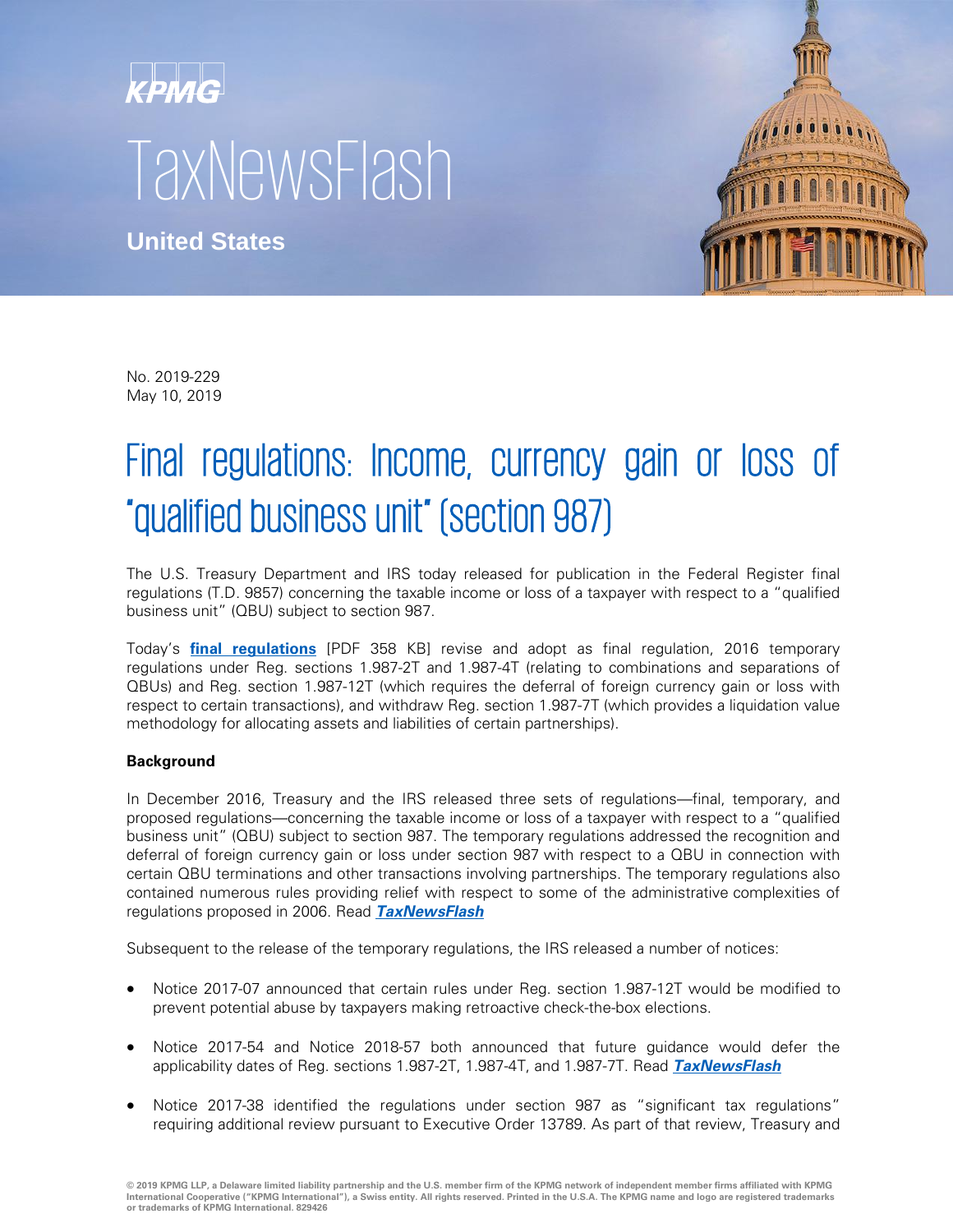the IRS considered changes to the final regulations that would allow taxpayers to elect to apply alternative rules for transitioning to the final regulations and alternative rules for determining section 987 gain or loss. Read **[TaxNewsFlash](https://home.kpmg/us/en/home/insights/2017/07/tnf-notice-2017-38-interim-list-of-treasury-regulations.html)**

## **Final regulations**

The preamble to today's final regulations explains that the IRS and Treasury Department received one comment regarding the temporary regulations and several comments in response to Notice 2017-38 pertaining to the temporary regulations. The comments generally indicated that the 2016 final and temporary regulations "are unduly complex and present significant financial and compliance burdens for taxpayers subject to the 2016 final regulations."

The preamble also states that finalizing the rules covered by today's final regulations—while simultaneously deferring the applicability date of the 2016 final regulations and developing guidance to mitigate the complexity and administrative challenges associated with the 2016 final regulations— "appropriately balances taxpayers' burdens with the need to prevent abuse under the 2016 final regulations or under another method of complying with section 987" before the 2016 final regulations are applicable. As noted in the preamble:

After consideration of all the comments, the regulations under §§1.987-2T, 1.987-4T, and 1.987- 12T, as revised by this Treasury decision, are adopted as final regulations. In addition, the regulations under §1.987-7T are withdrawn.

The final regulations retain the applicability dates of the temporary regulations, as modified by Notice 2017-07, Notice 2017-57, and Notice 2018-57. The preamble states that delaying the applicability dates would have incentivized taxpayers to engage in selective recognition of section 987 losses.

The preamble explains that Reg. section 1.987-7T is withdrawn because a more flexible approach is warranted on the interaction of those rules with the applicable rules in subchapter K; and in certain situations, the liquidation value percentage methodology in Reg. section 1.987-7T may be interpreted as applying in a way that inappropriately distorts the computation of section 987 gain or loss.

The preamble further notes that the IRS and Treasury are continuing to study the other provisions of the temporary regulations that are not specifically addressed by today's final regulations—and specifically concerning comments that were received and that relate to rules in the 2016 final regulations. According to today's release, comments received concerning the 2016 final regulations, and provisions of the temporary regulations that are not specifically addressed by these final regulations, are "beyond the scope of this rulemaking." It is stated in the preamble that Treasury and the IRS will consider these comments in connection with any future guidance projects that concern the issues as discussed in the comments.

The information contained in TaxNewsFlash is not intended to be "written advice concerning one or more Federal tax matters" subject to the requirements of section 10.37(a)(2) of Treasury Department Circular 230, as the content of this document is issued for general informational purposes only, is intended to enhance the reader's knowledge on the matters addressed therein, and is not intended to be applied to any specific reader's particular set of facts. Although we endeavor to provide accurate and timely information, there can be no guarantee that such information is accurate as of the date it is received or that it will continue to be accurate in the future. Applicability of the information to specific situations should be determined through consultation with your tax adviser.

KPMG International is a Swiss cooperative that serves as a coordinating entity for a network of independent member firms. KPMG International provides no audit or other client services. Such services are provided solely by member firms in their respective geographic areas. KPMG International and its member firms are legally distinct and separate entities. They are not and nothing contained herein shall be construed to place these entities in the relationship of parents, subsidiaries, agents, partners, or joint venturers. No member firm has any authority (actual, apparent, implied or otherwise) to obligate or bind KPMG International or any member firm in any manner whatsoever.

Direct comments, including requests for subscriptions, to [Washington National Tax.](mailto:US-KPMGWNT@kpmg.com?subject=Comments%20and%20requests) For more information, contact KPMG's Federal Tax Legislative and Regulatory Services Group at + 1 202.533.4366, 1801 K Street NW, Washington, DC 20006-1301.